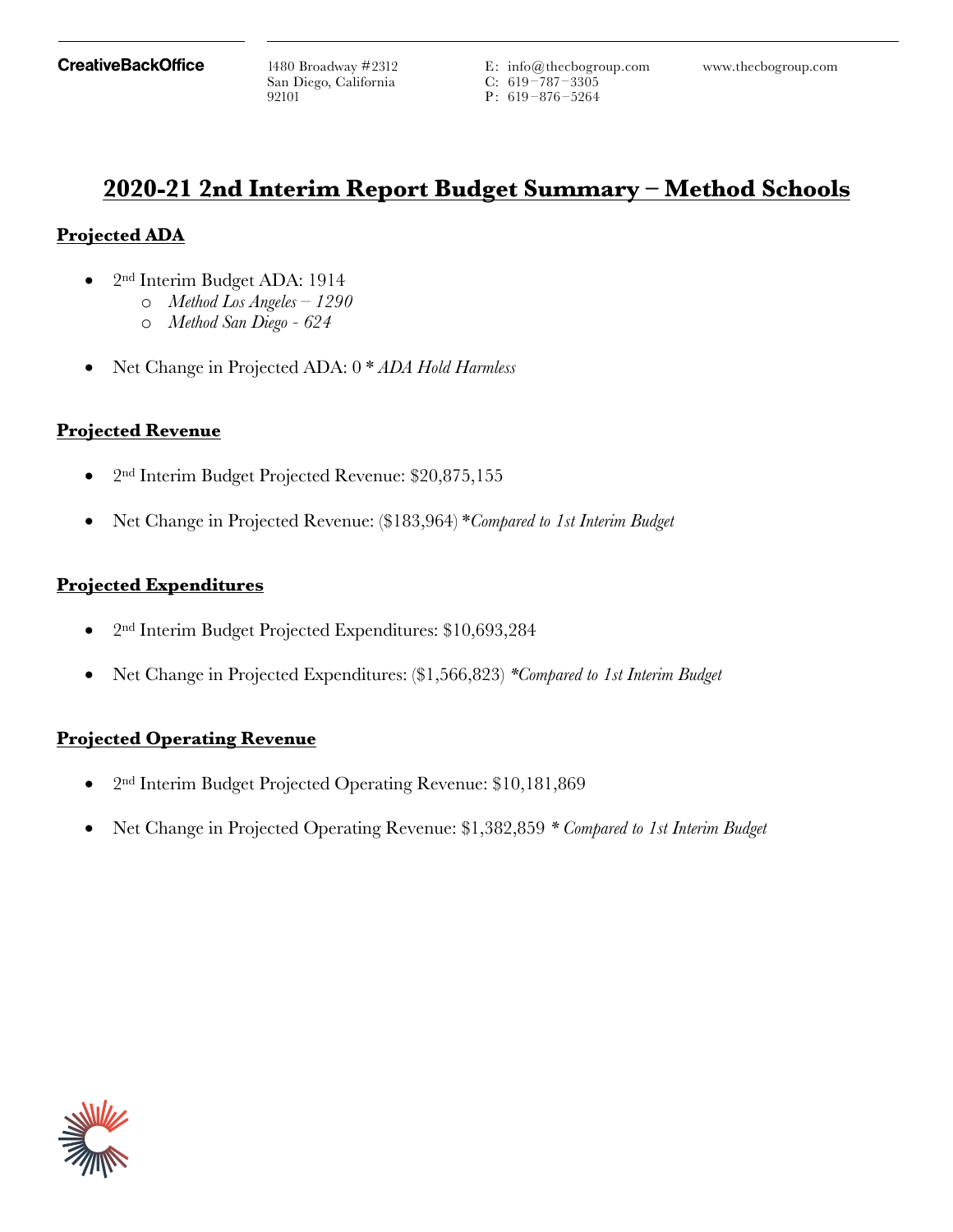San Diego, California 92101

E: info@thecbogroup.com 1480 Broadway #2312 www.thecbogroup.com C: 619 –787–3305 P:  $619 - 876 - 5264$ 

#### **Projected Ending Fund Balances**

| <u>Method Los Angeles</u>      |              |
|--------------------------------|--------------|
| 2020-21 Beginning Fund Balance | \$9,792,195  |
| + 2020-21 Operating Balance    | \$6,879,766  |
| 2020-21 Ending Fund Balance    | \$16,671,691 |
| <u>Method San Diego</u>        |              |
| 2020-21 Beginning Fund Balance | \$6,864,281  |
| + 2020-21 Operating Balance    | \$3,302,103  |
| 2020-21 Ending Fund Balance    |              |

#### **Macro Considerations**

#### Revenue Deferrals

- Began with February 2021 LCFF Revenue
- Total Deferred Revenue for both Method schools  $$5,478,492$
- Repayments begin July 2021
- No expected cash shortages for Method Schools

#### CARES Act Funding

- March 2020 CARES Act I Revenue \$307,000 \**Included in the budget*
- December 2020 CARES Act II Revenue approximately \$200,000 \**Not included in the budget*
	- o Based on Site-Based vs. Independent Study & Unduplicated Count Percentage
- CARES ACT III Revenue TBD?

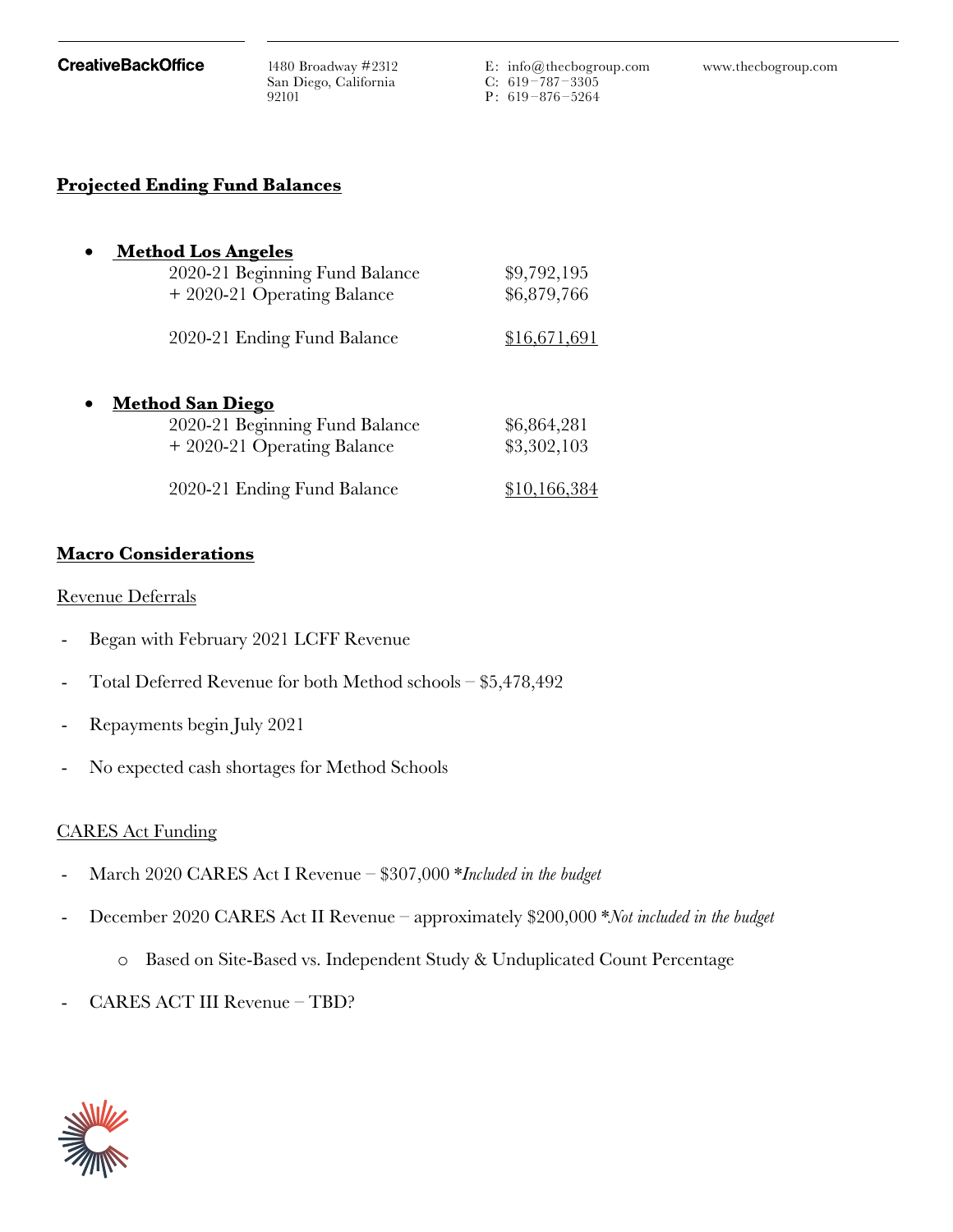San Diego, California 92101

E: info@thecbogroup.com 1480 Broadway #2312 www.thecbogroup.com C: 619 –787–3305 P:  $619 - 876 - 5264$ 

# **Appendix – 2020-21 2nd Interim Report - Itemized Budget**

#### **8000 Level Revenues**

- 8011 Local Control Funding Formula General Entitlement: \$18,151,543
- 8012 Educational Protection Act: \$382,886
- 8096 In Lieu of Property Taxes: \$730,120
- 8299 Other Federal Revenues: \$307,813
- 8381 State Special Ed: \$731,408
- 8560 Unrestricted Lottery: \$292,907
- 8561 Restricted Lottery: \$103,379
- 8599 Other State Revenue: \$100
- 8699 Other Local Revenue: \$175,000

#### **1000 Level Expenditures**

- 1100 Teacher Salaries: \$4,175,829
- 1300 Certified Administrators: \$321,349

#### **2000 Level Expenditures**

- 2100 Classified Instructional Aides Salaries: \$509,666
- 2300 Classified Administrators: \$187,901
- 2400 Classified Administrators: \$587,278

#### **3000 Level Expenditures**

- 3300 Medical/Social Security: \$455,672
- 3400 Health and Welfare: \$362,479
- 3500 Unemployment Insurance: \$115,744
- 3600 Workers Compensation: \$95,306
- 3900 403b: \$71,812

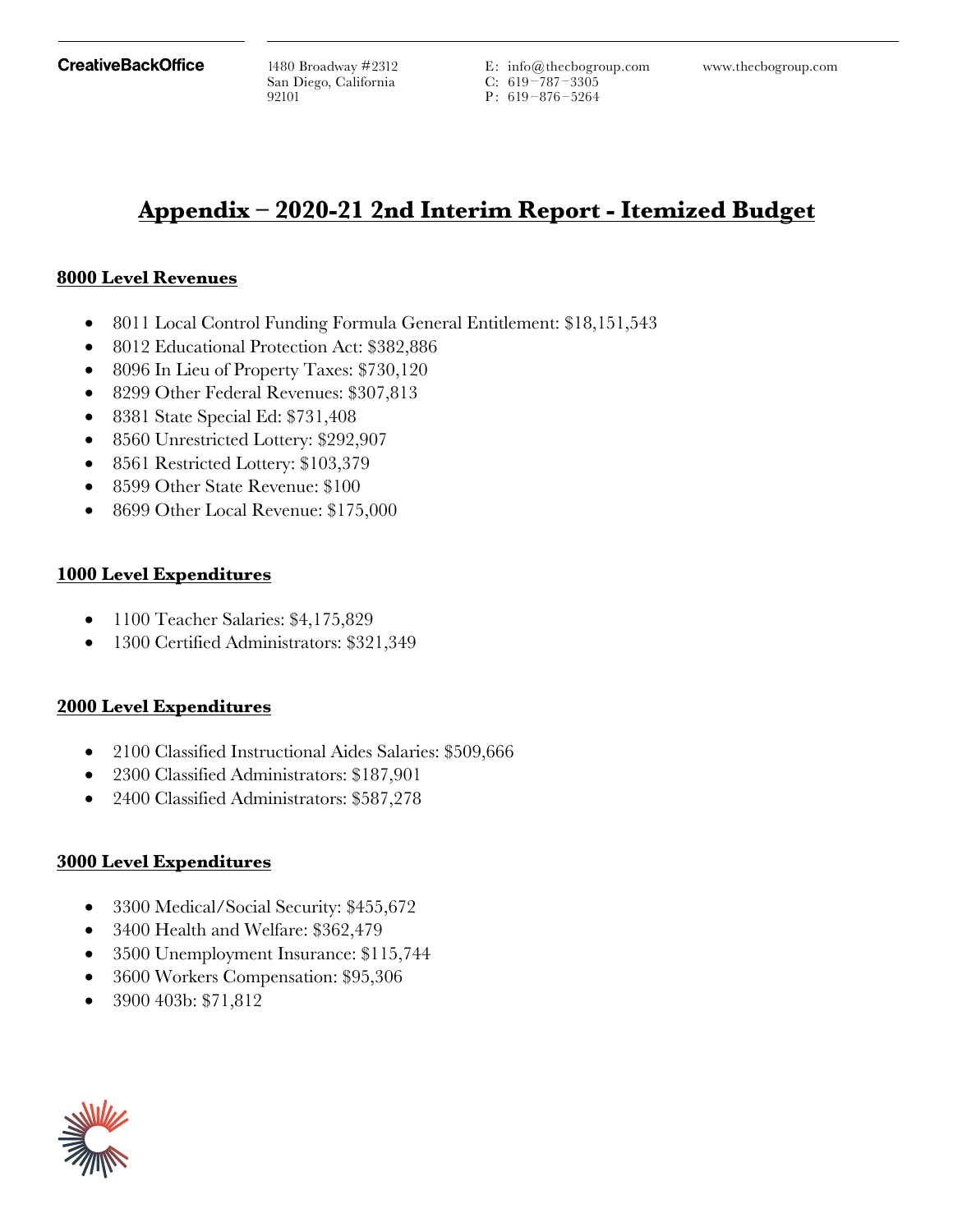San Diego, California 92101

E: info@thecbogroup.com 1480 Broadway #2312 www.thecbogroup.com C: 619 –787–3305 P:  $619 - 876 - 5264$ 

### **4000 Level Expenditures**

- 4100 Textbooks and Core Curriculum: \$1,111,445
- 4200 Books & Supplemental Curriculum: \$585,874
- 4300 Materials & Supplies: \$135,000
- 4400 Non-Cap Furniture & Equipment: \$242,000

## **5000 Level Expenditures**

- 5200 Mileage & Travel: \$3,000
- 5210 Conferences & Personal Development: \$70,750
- 5300 Dues & Membership: \$12,500
- 5400 General Lability Insurance: \$60,000
- 5505 Utilities: \$9,000
- 5515 Custodial Service: \$7,500
- 5610 Facility Lease; \$295,000
- 5615 Facility/Automotive Repairs: \$16,000
- 5803 Audit Services: \$23,000
- 5805 District Administration & Oversight: \$115,873
- 5807 Annual Accreditation: \$5,500
- 5812 Business Services: \$100,000
- 5840 Banking & Payroll: \$70,000
- 5845 Legal Expenses: \$125,000
- 5851 Advertising/Marketing: \$275,000
- 5860 Fingerprinting/Personnel Fees: \$4,000
- 5876 Student Assessments: \$ 5,400
- 5877 Student Activities &. Transportation: \$2,000
- 5882 Backbone Systems & Technology: \$12,000
- 5879 Special Education Services: \$185,000
- 5881 Student Information Systems: \$205,000
- 5887 IT Services: \$4,000
- 5899 Misc. Operating Services: \$5,000
- 5910 Phone & Internet: \$75,000
- 5920 Postage: \$22,500

## **6000 Level Expenditures**

• 6900 Depreciation: \$27,900

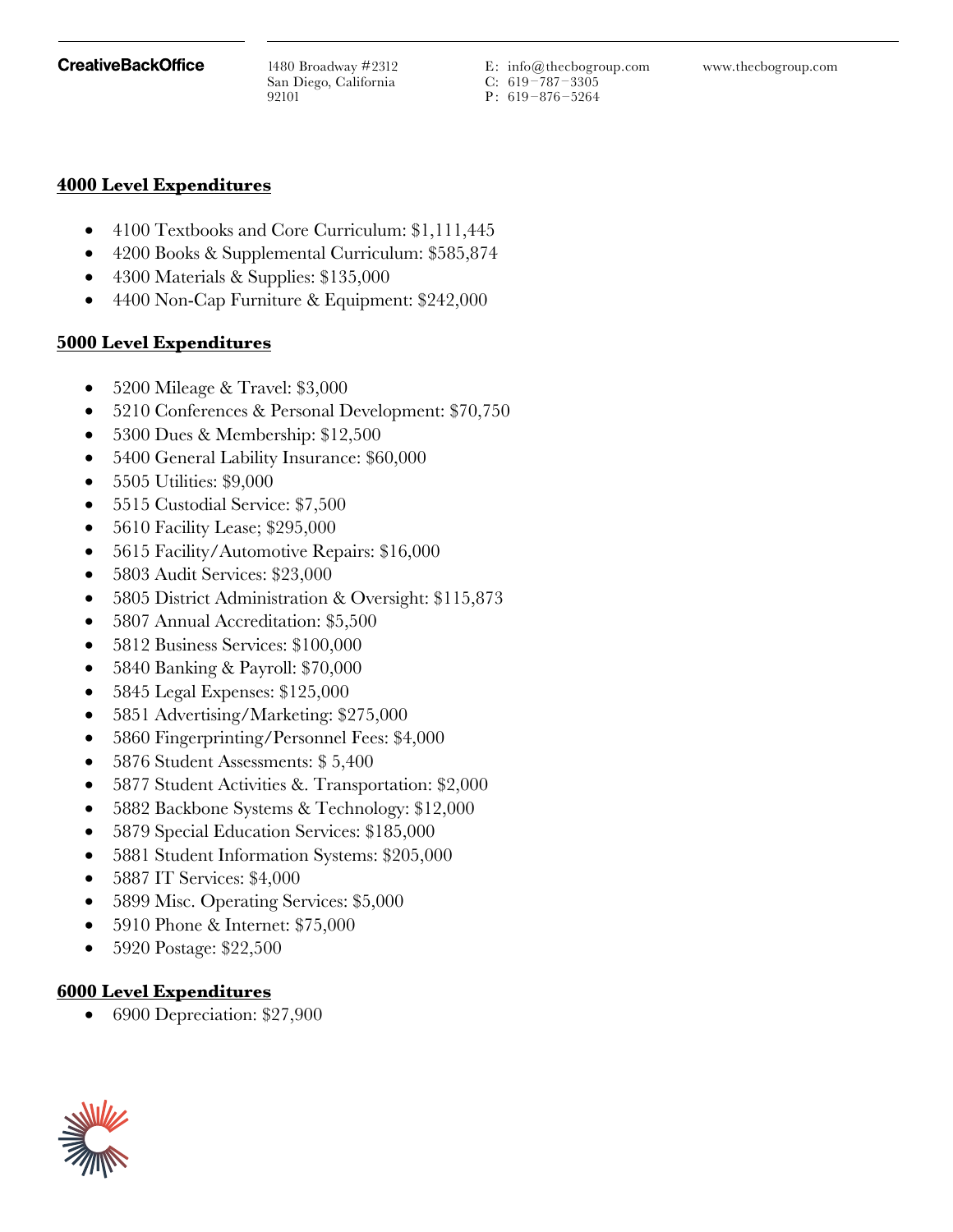**Charter School Certification**

| <b>Charter School Name:</b>                                                                                                                                                                                                                                                                   | Method Schools Los Angeles                                                                                                       |
|-----------------------------------------------------------------------------------------------------------------------------------------------------------------------------------------------------------------------------------------------------------------------------------------------|----------------------------------------------------------------------------------------------------------------------------------|
| CDS #:                                                                                                                                                                                                                                                                                        | 19-75309-0137703                                                                                                                 |
| <b>Charter Approving Entity:</b>                                                                                                                                                                                                                                                              | Acton-Agua Dulce Unified School Dsitrict                                                                                         |
| County:                                                                                                                                                                                                                                                                                       | Los Angeles                                                                                                                      |
| Charter #:                                                                                                                                                                                                                                                                                    | 1697                                                                                                                             |
| For information regarding this report, please contact:                                                                                                                                                                                                                                        |                                                                                                                                  |
| For Approving Entity:                                                                                                                                                                                                                                                                         | For Charter School:                                                                                                              |
| Lawrence King                                                                                                                                                                                                                                                                                 | Jessica Spallino                                                                                                                 |
| Name                                                                                                                                                                                                                                                                                          | Name                                                                                                                             |
| Superintendent                                                                                                                                                                                                                                                                                | CEO                                                                                                                              |
| Title                                                                                                                                                                                                                                                                                         | Title                                                                                                                            |
| 661-773-5433                                                                                                                                                                                                                                                                                  | 760-224-0758                                                                                                                     |
| Telephone                                                                                                                                                                                                                                                                                     | Telephone                                                                                                                        |
| $\lim_{\alpha\to 0} \alpha$ and use of $k$ 12 ca.us                                                                                                                                                                                                                                           | jessica@methodschools.org                                                                                                        |
| E-mail address                                                                                                                                                                                                                                                                                | E-mail address                                                                                                                   |
| Charter School Official<br>(Original signature required)<br>Printed<br>Name: Jessica Spallino                                                                                                                                                                                                 | Title: CEO                                                                                                                       |
| To the Acton-Agua Dulce Unified School District<br>2020-21 CHARTER SCHOOL SECOND INTERIM FINANCIAL REPORT -- ALTERNATIVE FORM: This report<br>$x$ )<br>is hereby filed with the County Superintendent pursuant to Education Code Section 42100(a).<br>Signed:<br>Authorized Representative of | Date: <b>Date:</b>                                                                                                               |
| <b>Charter Approving Entity</b><br>(Original signature required)                                                                                                                                                                                                                              |                                                                                                                                  |
| Printed                                                                                                                                                                                                                                                                                       |                                                                                                                                  |
| Name: Larwence King                                                                                                                                                                                                                                                                           | Title: Superintendent                                                                                                            |
| To the Superintendent of Public Instruction:<br>2020-21 CHARTER SCHOOL SECOND INTERIM FINANCIAL REPORT -- ALTERNATIVE FORM: This report<br>x )<br>Signed:<br>County Superintendent/Designee                                                                                                   | verified for mathematical accuracy by the County Superintendent of Schools pursuant to Education Code Section 42100(a).<br>Date: |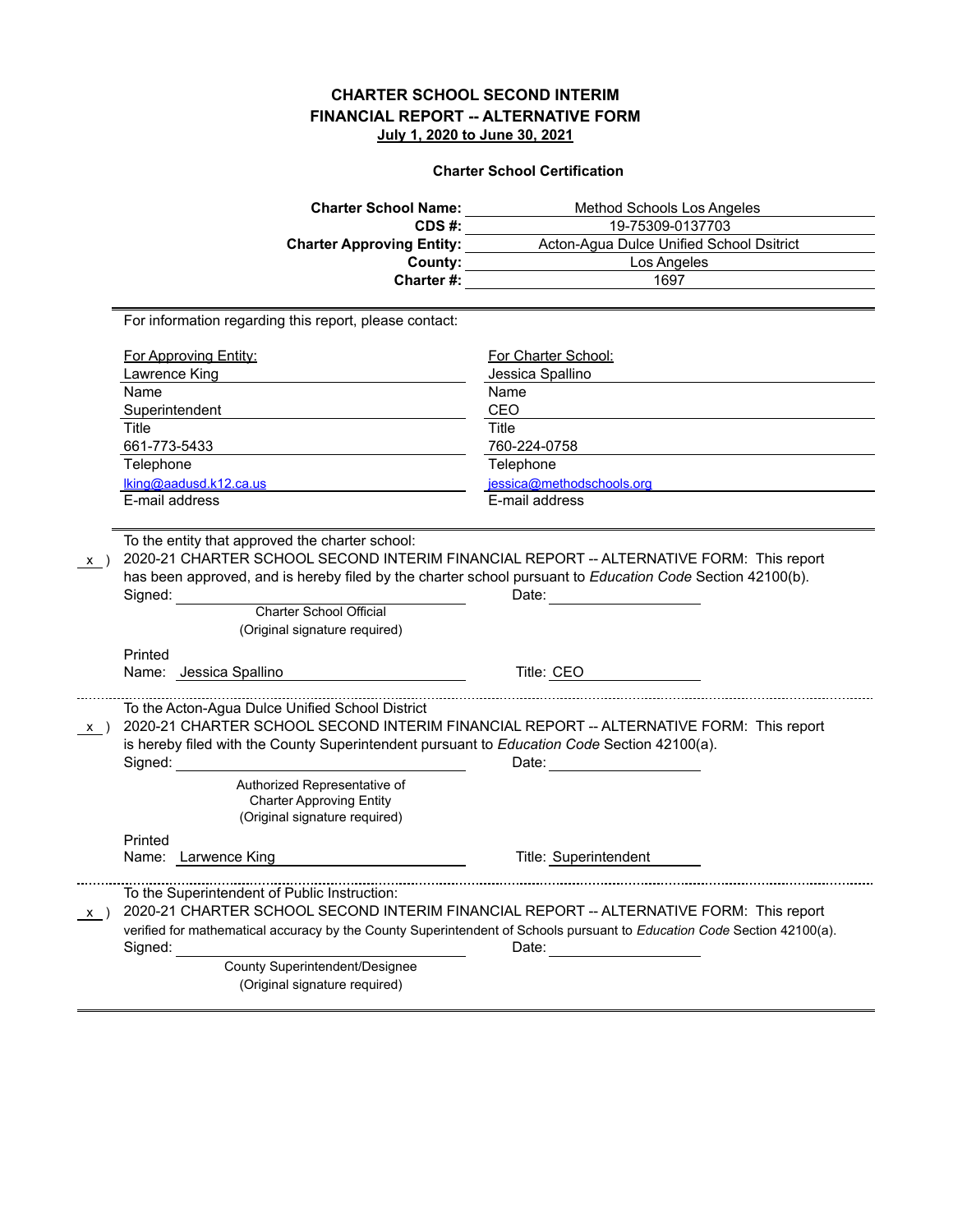| Charter School Name: Method Schools Los Angeles                    |
|--------------------------------------------------------------------|
| CDS #: 19-175309-0137703                                           |
| Charter Approving Entity: Acton-Aqua Dulce Unified School District |
| County: Los Angeles                                                |
| <b>Charter #: 1697</b>                                             |
|                                                                    |

This charter school uses the following basis of accounting:<br>Please enter an "X" in the applicable box below; check only one box<br>**Accousi Basis** (Applicable Capital Assessinterstate in Lors) Term Destrict and the mail and p

|    | <b>Description</b>                                                                                                          | <b>Object Code</b>        | Original<br><b>Budget</b>    | <b>First Interim</b><br>Budget (B)       | <b>Actuals to</b><br>Date | Second Interim<br><b>Budget</b><br><b>Unrestricted</b> | Second<br>Interim<br><b>Budget</b> | Second Interim<br><b>Budget Total (D)</b>        | <b>Difference</b><br>(Col B & D) |
|----|-----------------------------------------------------------------------------------------------------------------------------|---------------------------|------------------------------|------------------------------------------|---------------------------|--------------------------------------------------------|------------------------------------|--------------------------------------------------|----------------------------------|
|    | A. REVENUES<br>1. LCFF Sources                                                                                              |                           |                              |                                          |                           |                                                        |                                    |                                                  |                                  |
|    | State Aid - Current Year<br>Education Protection Account - Current Year                                                     | 8011<br>8012              | 7.684.001.00<br>173,000.00   | 12,567,130.00 6,935,366.00<br>258,066.00 | 129,033.00                | 12, 137, 797.00<br>258,066.00                          |                                    | 12,137,797.00<br>258,066.00                      | (429.333<br>$^{\circ}$           |
|    | State Aid - Prior Years                                                                                                     | 8019                      | 0.00                         | 0.00                                     | 0.00                      | 0.00                                                   |                                    | 0.00<br>593,049.00                               | $\overline{\mathbf{0}}$          |
|    | Transfer of Charter Schools in Lieu of Property Taxes<br>Other LCFF Transfers                                               | 8096<br>8091, 8097        | 359,788.00<br>0.00           | 547,074.00<br>0.00                       | 0.00<br>0.00              | 593,049.00<br>0.00                                     |                                    | 0.00                                             | 45,975<br>$\overline{0}$         |
|    | <b>Total, LCFF Sources</b>                                                                                                  |                           | 8,216,789.00                 | 13,372,270.00                            | 7,064,399.00              | 12,988,912.00                                          |                                    | 12,988,912.00                                    |                                  |
|    | 2. Federal Revenues (see NOTE on last page)<br>No Child Left Behind                                                         | 8290                      | 0.00                         | 0.00                                     | 0.00                      |                                                        | 0.00                               | 0.00                                             | $\circ$                          |
|    | Special Education - Federal                                                                                                 | 8181, 8182                | 0.00                         | 0.00                                     | 0.00                      |                                                        | 0.00                               | 0.00                                             | $\overline{0}$                   |
|    | Child Nutrition - Federal<br>Other Federal Revenues                                                                         | 8220<br>8290              | 0.00<br>0.00                 | 0.00<br>207,460.00                       | 0.00<br>207,460.00        | 0.00                                                   | 0.00<br>207,460.00                 | 0.00<br>207,460.00                               | $\mathbf 0$<br>ö                 |
|    | <b>Total, Federal Revenues</b>                                                                                              |                           | 0.00                         | 207.460.00                               | 207.460.00                | 0.00                                                   | 207,460.00                         | 207,460.00                                       | $\overline{\mathbf{0}}$          |
|    | 3. Other State Revenues<br>Special Education - State                                                                        | StateRevSE                | 281,125.00                   | 419.357.00                               | 0.00                      |                                                        | 419.357.00                         | 419,357.00                                       | $\circ$                          |
|    | Child Nutrition Programs                                                                                                    | 8520                      | 0.00                         | 0.00                                     | 0.00                      |                                                        | 0.00                               | 0.00                                             | 0                                |
|    | Mandated Costs Reimbursements<br>Lottery - Unrestricted and Instructional Materials                                         | 8550<br>8560              | 0.00<br>215,717.00           | 0.00<br>304,786.00                       | 0.00<br>72,370.43         | 0.00<br>197,420.00                                     | 69,678.00                          | 0.00<br>267,098.00                               | $\mathbf 0$<br>(37, 686)         |
|    | Low Performing Student Block Grant<br>All Other State Revenues                                                              | 8590<br>StateRevAO        | 36,662.00<br>0.00            | 0.00<br>0.00                             | 0.00<br>78.00             | 0.00<br>100.00                                         | 0.00<br>0.00                       | 0.00<br>100.00                                   | $\overline{0}$<br>100            |
|    | <b>Total, Other State Revenues</b>                                                                                          |                           | 533.504.00                   | 724.143.00                               | 72.448.43                 | 197,520.00                                             | 489,035.00                         | 686,555.00                                       | (37.58                           |
|    | 4. Other Local Revenues                                                                                                     |                           |                              |                                          |                           |                                                        |                                    |                                                  |                                  |
|    | Transfers from Sponsoring LEAs to Charter Schools<br>All Other Local Revenues                                               | 8791<br>LocalRevAO        | 0.00<br>0.00                 | 0.00<br>0.00                             | 0.00<br>46, 187.53        | 0.00<br>50,000.00                                      | 0.00                               | 0.00<br>50,000.00                                | $\overline{0}$<br>50,000         |
|    | <b>Total, Local Revenues</b>                                                                                                |                           | 0.00                         | 0.00                                     | 46, 187.53                | 50.000.00                                              | 0.00                               | 50,000.00                                        | 50,000                           |
|    | 5. TOTAL REVENUES                                                                                                           |                           | 8,750,293.00                 | 14,303,873.00                            | 7,390,494.96              | 13,236,432.00                                          | 696,495.00                         | 13,932,927.00                                    | (370,946                         |
|    | <b>B. EXPENDITURES</b>                                                                                                      |                           |                              |                                          |                           |                                                        |                                    |                                                  |                                  |
|    | 1. Certificated Salaries<br><b>Teachers' Salaries</b>                                                                       | 1100                      | 1,645,408.00                 | 2,673,197.00 1,826,747.09                |                           | 2,581,048.00                                           | 175,000.00                         | 2,756,048.00                                     | (82, 851)                        |
|    | Certificated Pupil Support Salaries                                                                                         | 1200                      | 0.00                         | 0.00                                     | 0.00                      |                                                        | 0.00                               | 0.00                                             | $\circ$                          |
|    | Certificated Supervisors' and Administrators' Salaries<br>Other Certificated Salaries                                       | 1300<br>1900              | 185,696.00<br>0.00           | 183,902.00<br>0.00                       | 127,254.48<br>0.00        | 212,091.00<br>0.00                                     | 0.00<br>0.00                       | 212.091.00<br>0.00                               | (28, 189)<br>$^{\circ}$          |
|    | <b>Total, Certificated Salaries</b>                                                                                         |                           | 1,831,104.00                 | 2,857,099.00 1,954,001.57                |                           | 2,793,139.00                                           | 175,000.00                         | 2,968,139.00                                     | (111,040                         |
|    | 2. Non-certificated Salaries                                                                                                |                           |                              |                                          |                           |                                                        |                                    |                                                  |                                  |
|    | Instructional Aides' Salaries<br>Non-certificated Support Salaries                                                          | 2100<br>2200              | 167,294.00<br>0.00           | 359,097.00<br>0.00                       | 248,922.15<br>0.00        | 336,380.00<br>0.00                                     | 0.00<br>0.00                       | 336,380.00<br>0.00                               | 22,717<br>$\mathbf 0$            |
|    | Non-certificated Supervisors' and Administrators' Sal.<br>Clerical and Office Salaries                                      | 2300<br>2400              | 111,561.00<br>221,389.00     | 110,477.00<br>303,091.00                 | 74,409.00<br>232,562.19   | 124,015.00<br>387,604.00                               | 0.00<br>0.00                       | 124,015.00<br>387,604.00                         | (13, 538)<br>(84, 513)           |
|    | Other Non-certificated Salaries                                                                                             | 2900                      | 0.00                         | 0.00                                     | 0.00                      | 0.00                                                   | 0.00                               | 0.00                                             | $^{\circ}$                       |
|    | <b>Total, Non-certificated Salaries</b>                                                                                     |                           | 500,244.00                   | 772,665.00                               | 555,893.34                | 847,999.00                                             | 0.00                               | 847,999.00                                       | (75, 334)                        |
|    |                                                                                                                             |                           |                              |                                          |                           |                                                        | Second                             |                                                  |                                  |
|    | <b>Description</b>                                                                                                          | <b>Object Code</b>        | Original<br>Budget           | First Interim<br>Budget (B)              | <b>Actuals to</b><br>Date | Second Interim<br><b>Budget</b>                        | Interim<br><b>Budget</b>           | Second Interim<br>Budget Total (D)               | Difference<br>(Col B & D)        |
|    | 3. Employee Benefits                                                                                                        |                           |                              |                                          |                           | Unrestricted                                           |                                    |                                                  |                                  |
|    | <b>STRS</b>                                                                                                                 | 3101-3102                 | 0.00                         | 0.00                                     | 0.00                      | 0.00                                                   | 0.00                               | 0.00                                             | $^{\circ}$                       |
|    | PFRS<br>OASDI / Medicare / Alternative                                                                                      | 3201-3202<br>3301-3302    | 0.00<br>178,348.00           | 0.00<br>277,947.00                       | 0.00<br>185,679.93        | 0.00<br>287,181.00                                     | 0.00<br>13,563.00                  | 0.00<br>300,744.00                               | $\mathbf{0}$                     |
|    | <b>Health and Welfare Benefits</b><br>Unemployment Insurance                                                                | 3401-3402<br>3501-3502    | 279,138.00<br>61 212 00      | 496,884.00<br>68,860.00                  | 143,542.02<br>46,040.80   | 214,237.00<br>73.766.00                                | 25,000.00<br>2.625.00              | 239,237.00<br>76.391.00                          | 257,647<br>(7.53)                |
|    | Workers' Compensation Insurance                                                                                             | 3601-3602                 | 34,970.00                    | 54.446.00                                | 37,741.52                 | 58,528.00                                              | 4,375.00                           | 62.903.00                                        | (8, 457)                         |
|    | Retiree Benefits<br>PERS Reduction (for revenue limit funded schools)                                                       | 3701-3702<br>3801-3802    | 0.00<br>0.00                 | 0.00<br>0.00                             | 0.00<br>0.00              | 0.00<br>0.00                                           | 0.00<br>0.00                       | 0.00<br>0.00                                     | $^{\circ}$<br>0                  |
|    | Other Employee Benefits                                                                                                     | 3901-3902                 | 116,567.00<br>670,235.00     | 168,988.00<br>1,067,125.00               | 28,437.86<br>441.442.13   | 38,646.00<br>672,358.00                                | 8,750.00<br>54,313.00              | 47,396.00<br>726,671.00                          | 121,592<br>340,454               |
|    | <b>Total, Employee Benefits</b>                                                                                             |                           |                              |                                          |                           |                                                        |                                    |                                                  |                                  |
|    | 4. Books and Supplies<br>Approved Textbooks and Core Curricula Materials                                                    | 4100                      | 362.040.00                   | 962.040.00                               | 492.653.70                | 538.985.00                                             | 207,460.00                         | 746.445.00                                       | 215.595                          |
|    | Books and Other Reference Materials<br>Materials and Supplies                                                               | 4200<br>4300              | 45,000.00<br>56,751.00       | 295,000.00<br>90,000.00                  | 254,677.49<br>59, 165.97  | 385,875.00<br>20,322.00                                | 0.00<br>69,678.00                  | 385,875.00<br>90,000.00                          | (90, 875)<br>$\mathbf 0$         |
|    | Noncapitalized Equipment                                                                                                    | 4400                      | 72,000.00                    | 158,000.00                               | 114,907.20                | 114,956.00                                             | 65,044.00                          | 180,000.00                                       | (22,000)                         |
|    | Food<br><b>Total, Books and Supplies</b>                                                                                    | 4700                      | 0.00<br>535,791.00           | 0.00<br>1,505,040.00                     | 0.00<br>921,404.36        | 0.00<br>1,060,138.00                                   | 0.00<br>342,182.00                 | 0.00<br>1,402,320.00                             | $\overline{0}$<br>102,720        |
|    | 5. Services and Other Operating Expenditures                                                                                |                           |                              |                                          |                           |                                                        |                                    |                                                  |                                  |
|    | Subagreeemnts for Services<br>Travel and Conferences                                                                        | 5100<br>5200              | 0.00<br>42,000.00            | 0.00<br>42,000.00                        | 0.00<br>29,659.99         | 0.00<br>49,750.00                                      | 0.00<br>0.00                       | 49,750.00                                        | (7,750)                          |
|    |                                                                                                                             |                           |                              |                                          | 4,922.52                  | 7,500.00                                               | 0.00                               | 7,500.00                                         | (3,900)                          |
|    | Dues and Memberships                                                                                                        | 5300                      | 3,600.00                     | 3,600.00                                 |                           |                                                        |                                    |                                                  |                                  |
|    | Insurance                                                                                                                   | 5400                      | 15,000.00                    | 40,000.00                                | 24,635.16                 | 40,000.00                                              | 0.00                               | 40,000.00                                        | $\overline{0}$<br>(500           |
|    | Operations and Housekeeping Services<br>Rentals, Leases, Repairs, and Noncap. Improvements                                  | 5500<br>5600              | 3,000.00<br>252,000.00       | 10,000.00<br>252.000.00                  | 3,809.66<br>127.231.92    | 10,500.00<br>195,000.00                                | 0.00<br>0.00                       | 10,500.00<br>195.000.00                          | 57,000                           |
|    | Professional/Consulting Services and Operating Expend.<br>Communications                                                    | 5800<br>5900              | 665.241.00<br>40,600.00      | 709.452.00<br>55,600.00                  | 356.201.36<br>41,412.68   | 610.282.00<br>70,000.00                                | 125,000.00<br>0.00                 | 735.282.00<br>70,000.00                          | $(25, 830)$<br>$(14, 400)$       |
|    | <b>Total, Services and Other Operating Expenditures</b>                                                                     |                           | 1,021,441.00                 | 1,112,652.00                             | 587,873.29                | 983,032.00                                             | 125,000.00                         | 1,108,032.00                                     | 4,620                            |
|    | 6. Capital Outlay                                                                                                           |                           |                              |                                          |                           |                                                        |                                    |                                                  |                                  |
|    | (Objects 6100-6170, 6200-6500 for modified<br>accrual basis only)                                                           |                           |                              |                                          |                           |                                                        |                                    |                                                  |                                  |
|    | Land and Land Improvements                                                                                                  | 6100-6170                 | 0.00                         | 0.00                                     | 0.00                      | 0.00                                                   | 0.00                               | 0.00                                             | $\overline{0}$                   |
|    | Buildings and Improvements of Buildings<br>Books and Media for New School Libraries or Major                                | 6200<br>6300              | 0.00<br>0.00                 | 0.00<br>0.00                             | 0.00<br>0.00              | 0.00<br>0.00                                           | 0.00<br>0.00                       | 0.00<br>0.00                                     | 0<br>$\mathbf 0$                 |
|    | Expansion of School Libraries<br>Equipment                                                                                  | 6400                      | 0.00                         | 0.00                                     | 0.00                      | 0.00                                                   | 0.00                               | 0.00                                             | $\overline{\mathbf{0}}$          |
|    | Equipment Replacement                                                                                                       | 6500                      | 0.00<br>0.00                 | 0.00<br>0.00                             | 0.00<br>0.00              | 0.00<br>0.00                                           | 0.00<br>0.00                       | 0.00<br>0.00                                     | $\bf{0}$<br>$\circ$              |
|    | Depreciation Expense (for accrual basis only)<br><b>Total, Capital Outlay</b>                                               | 6900                      | 0.00                         | 0.00                                     | 0.00                      | 0.00                                                   | 0.00                               | 0.00                                             | $\overline{\mathbf{0}}$          |
|    | 7. Other Outgo                                                                                                              |                           |                              |                                          |                           |                                                        |                                    |                                                  |                                  |
|    | Tuition to Other Schools<br>Transfers of Pass-Through Revenues to Other LEAs                                                | 7110-7143<br>7211-7213    | 0.00<br>0.00                 | 0.00<br>0.00                             | 0.00<br>0.00              | 0.00<br>0.00                                           | 0.00<br>0.00                       | 0.00<br>0.00                                     | 0<br>$\circ$                     |
|    | Transfers of Apportionments to Other LEAs - Spec. Ed.                                                                       | 7221-7223SE               | 0.00                         | 0.00                                     | 0.00                      | 0.00                                                   | 0.00                               | 0.00                                             | $\circ$                          |
|    | Transfers of Apportionments to Other LEAs - All Other<br>All Other Transfers                                                | 7221-7223AO               | 0.00<br>0.00                 | 0.00                                     | 0.00                      | 0.00                                                   | 0.00<br>o.oc                       | 0.00<br>0.00                                     | $\circ$                          |
|    | Debt Service:<br>Interest                                                                                                   | 7438                      | 0.00                         | 0.00                                     | 0.00                      | 0.00                                                   | 0.00                               | 0.00                                             | O                                |
|    | Principal (for modified accrual basis only)                                                                                 | 7439                      | 0.00                         | 0.00                                     | 0.00                      | 0.00                                                   | 0.00<br>0.00                       | 0.00                                             | Ó<br>$\Omega$                    |
|    | Total, Other Outgo                                                                                                          |                           | 0.00                         | 0.00                                     | 0.00                      | 0.00                                                   |                                    | 0.00                                             |                                  |
|    | 8. TOTAL EXPENDITURES                                                                                                       |                           | 4,558,815.00                 | 7,314,581.00 4,460,614.69                |                           | 6,356,666.00                                           | 696,495.00                         | 7,053,161.00                                     | 261,420                          |
|    | C. EXCESS (DEFICIENCY) OF REVENUES OVER EXPEND.                                                                             |                           | 4,191,478.00                 | 6,989,292.00                             | 2,929,880.27              | 6,879,766.00                                           | 0.00                               | 6,879,766.00                                     |                                  |
|    | BEFORE OTHER FINANCING SOURCES AND USES (A5-B8)                                                                             |                           |                              |                                          |                           | econd Interim                                          | <b>Second</b>                      |                                                  |                                  |
|    | <b>Description</b>                                                                                                          | <b>Object Code</b>        | Original<br><b>Budget</b>    | <b>First Interim</b><br>Budget (B)       | <b>Actuals to</b><br>Date | <b>Budget</b><br>Unrestricted                          | Interim<br><b>Budget</b>           | <b>Second Interim</b><br><b>Budget Total (D)</b> | <b>Difference</b><br>(Col B & D) |
|    | <b>D. OTHER FINANCING SOURCES / USES</b>                                                                                    |                           |                              |                                          |                           |                                                        |                                    |                                                  |                                  |
| 2. | Other Sources<br>Less: Other Uses                                                                                           | 8930-8979<br>7630-7699    | 0.00<br>0.00                 | 0.00<br>0.00                             | 0.00<br>0.00              | 0.00<br>0.00                                           | 0.00<br>0.00                       | 0.00<br>0.00                                     | $\circ$<br>0                     |
| 3. | Contributions Between Unrestricted and Restricted Accounts<br>(must net to zero)                                            | 8980-8999                 | 0.00                         | 0.00                                     | 0.00                      | 0.00                                                   | 0.00                               | 0.00                                             | $\overline{0}$                   |
|    |                                                                                                                             |                           |                              |                                          |                           |                                                        |                                    |                                                  |                                  |
|    | TOTAL OTHER FINANCING SOURCES / USES                                                                                        |                           | 0.00                         | 0.00                                     | 0.00                      | 0.00                                                   | 0.00                               | 0.00                                             | 0                                |
|    | E. NET INCREASE (DECREASE) IN FUND BALANCE (C + D4)                                                                         |                           | 4,191,478.00                 | 6,989,292.00                             | 2,929,880.27              | 6,879,766.00                                           | 0.00                               | 6,879,766.00                                     | $\Omega$                         |
| 1. | F. FUND BALANCE. RESERVES                                                                                                   |                           |                              |                                          |                           |                                                        |                                    |                                                  |                                  |
|    | <b>Beginning Fund Balance</b><br>As of July 1<br>a.                                                                         | 9791                      | 5,157,511.00                 | 9,490,012.00                             |                           | 9,490,012.00                                           |                                    | 9,490,012.00                                     | $\mathbf 0$                      |
| b. | Adjustments/Restatements to Beginning Balance<br>Adjusted Beginning Balance                                                 | 9793, 9795                | 0.00<br>5 157 511 00         | 0.00<br>9 490 012 00                     |                           | 302,183.00<br>9.792.195.00                             | 0.00                               | 302,183.00<br>9,792,195.00                       | 302,183                          |
| 2. | Ending Fund Balance, Oct 31 (E + F.1.c.)                                                                                    |                           | 9,348,989.00                 | 16,479,304.00                            |                           | 16,671,961.00                                          | 0.00                               | 16,671,961.00                                    |                                  |
|    | Components of Ending Fund Balance:<br>Reserve for Revolving Cash (equals object 9130)                                       | 9711                      | 0.00                         | 0.00                                     |                           | 0.00                                                   | 0.00                               | 0.00                                             |                                  |
|    | Reserve for Stores (equals object 9320)<br>Reserve for Prepaid Expenditures (equals object 9330)                            | 9712<br>9713              | 0.00<br>0.00                 | 0.00<br>0.00                             |                           | 0.00<br>0.00                                           | 0.00<br>0.00                       | 0.00<br>0.00                                     |                                  |
|    | All Others                                                                                                                  | 9719<br>9740              | 0.00                         | 0.00                                     |                           | 0.00                                                   | 0.00                               | 0.00<br>0.00                                     |                                  |
|    | Legally Restricted Balance<br>Designated for Economic Uncertainties                                                         | 9770                      | 0.00<br>136,765.00           | 0.00<br>198,542.00                       |                           | 190,699.98                                             | 0.00                               | 190.699.98                                       |                                  |
|    | Other Designations<br>Net Investment in Capital Assests (Accrual Basis Only)<br><b>Undesignated / Unappropriated Amount</b> | 9775.9780<br>9796<br>9790 | 0.00<br>0.00<br>9,212,224.00 | 0.00<br>0.00<br>16.280.762.00            |                           | 0.00<br>0.00<br>16,481,261.02                          | 0.00<br>0.00<br>0.00               | 0.00<br>0.00<br>16,481,261.02                    |                                  |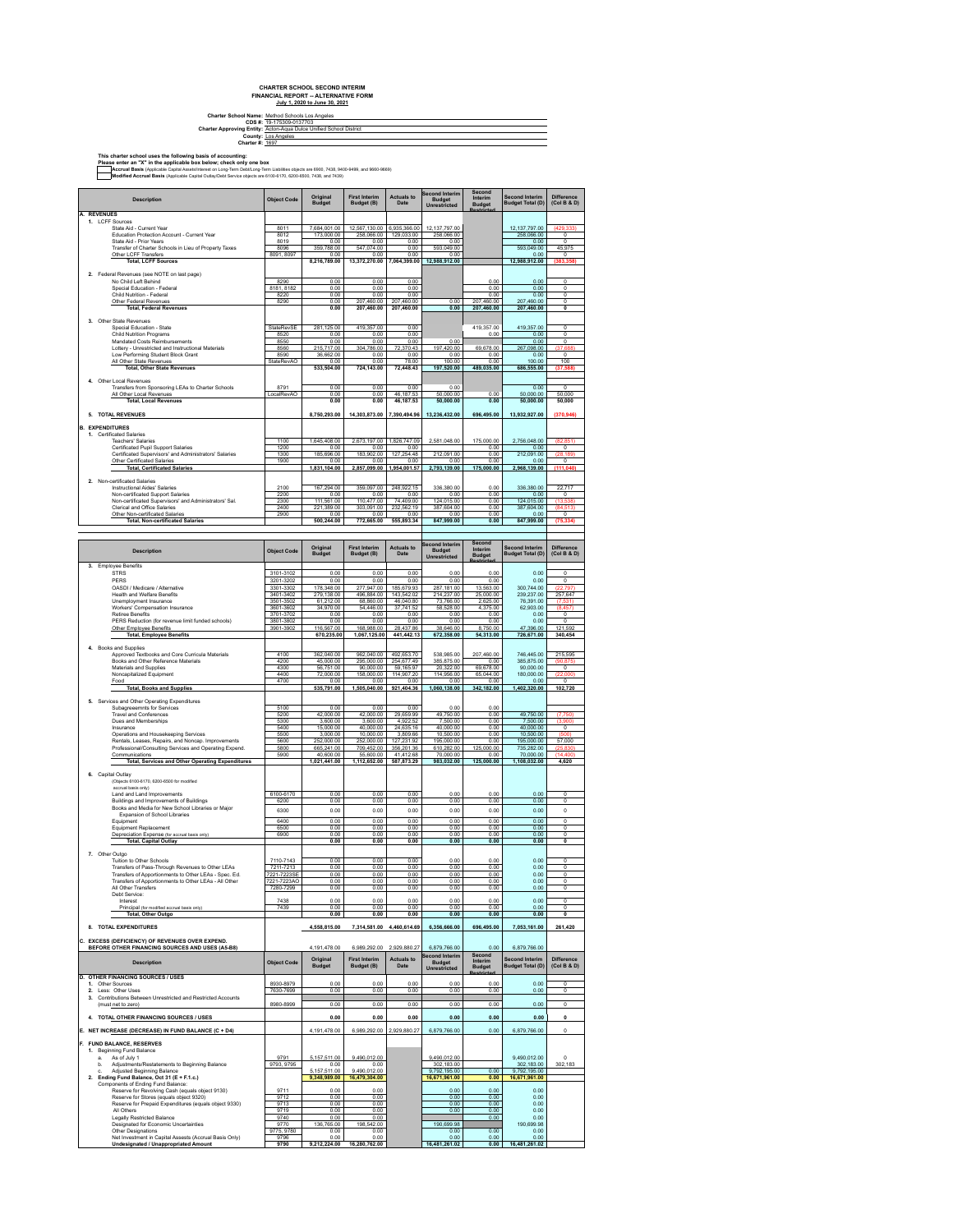#### **CHARTER SCHOOL MULTI-YEAR PROJECTION - ALTERNATIVE FORM**

|    | Charter School Name: Method Schools Los Angeles                                                              | cps #: 19-175309-0137703 |                                          |                                               |                                       |                                     |                              |
|----|--------------------------------------------------------------------------------------------------------------|--------------------------|------------------------------------------|-----------------------------------------------|---------------------------------------|-------------------------------------|------------------------------|
|    | Charter Approving Entity: Acton-Agua Dulce Unified School Dsitrict                                           |                          |                                          |                                               |                                       |                                     |                              |
|    | Charter #: 1697                                                                                              | County: Los Angeles      |                                          |                                               |                                       |                                     |                              |
|    | Fiscal Year: 2020-21                                                                                         |                          |                                          |                                               |                                       |                                     |                              |
|    |                                                                                                              |                          |                                          | 2020-21 (populated from Alternative Form Tab) |                                       |                                     |                              |
|    |                                                                                                              |                          | Second Interim                           | Second                                        | <b>Second Interim</b>                 |                                     |                              |
|    | <b>Description</b>                                                                                           | <b>Object Code</b>       | <b>Budget</b><br><b>Unrestricted</b>     | Interim<br><b>Budget</b>                      | <b>Budget Total</b>                   | <b>Totals for</b>                   | <b>Totals for</b>            |
|    | A. REVENUES                                                                                                  |                          |                                          |                                               |                                       | 2021-22                             | 2022-23                      |
|    | 1. I CFF Sources<br>State Aid - Current Year                                                                 | 8011                     | 12 137 797 00                            |                                               |                                       | 12,474,359.00 12,582,076.00         |                              |
|    | Education Protection Account - Current Year                                                                  | 8012                     | 258,066.00                               |                                               | 12,137,797.00<br>258,066.00           | 258,066.00                          | 258,066.00                   |
|    | State Aid - Prior Years                                                                                      | 8019                     | 0.00                                     |                                               | 0.00                                  | 0.00                                | 0.00                         |
|    | Transfer of Charter Schools in Lieu of Property Taxes<br>Other LCFF Transfers                                | 8096<br>8091, 8097       | 593,049.00<br>0.00                       |                                               | 593,049.00<br>0.00                    | 593,049.00<br>0.00                  | 593,049.00<br>0.00           |
|    | <b>Total, LCFF Sources</b>                                                                                   |                          | 12,988,912.00                            |                                               | 12,988,912.00                         | 13,325,474.00                       | 13,433,191.0                 |
|    | 2. Federal Revenues                                                                                          |                          |                                          |                                               |                                       |                                     |                              |
|    | No Child Left Behind<br>Special Education - Federal                                                          | 8290                     |                                          | 0.00                                          | 0.00                                  | 0.00                                | 0.00                         |
|    | Child Nutrition - Federal                                                                                    | 8181, 8182<br>8220       |                                          | 0.00<br>0.00                                  | 0.00<br>0.00                          | 0.00<br>0.00                        | 0.00<br>0.00                 |
|    | Other Federal Revenues                                                                                       | 8290                     | 0.00                                     | 207,460.00                                    | 207,460.00                            | 0.00                                | 0.00                         |
|    | <b>Total, Federal Revenues</b>                                                                               |                          | 0.00                                     | 207,460.00                                    | 207,460.00                            | 0.00                                | 0.00                         |
|    | 3. Other State Revenues                                                                                      |                          |                                          |                                               |                                       |                                     |                              |
|    | Special Education - State<br>Child Nutrition Programs                                                        | StateRevSE<br>8520       |                                          | 419,357.00<br>0.00                            | 419,357.00<br>0.00                    | 419,357.00<br>0.00                  | 419,357.00<br>0.00           |
|    | Mandated Costs Reimbursements<br>Lottery - Unrestricted and Instructional Materials                          | 8550                     | 0.00<br>197.420.00                       | 69.678.00                                     | 0.00<br>267.098.00                    | 0.00<br>267.098.00                  | 0.00<br>267.098.00           |
|    | Low Performing Student Block Grant                                                                           | 8560<br>8590             | 0.00                                     | 0.00                                          | 0.00                                  | 0.00                                | 0.00                         |
|    | All Other State Revenues                                                                                     | StateRevAO               | 100.00                                   | 0.00                                          | 100.00                                | 0.00                                | 0.00                         |
|    | <b>Total, Other State Revenues</b>                                                                           |                          | 197,520.00                               | 489,035.00                                    | 686,555.00                            | 686,455.00                          | 686,455.00                   |
|    | 4. Other Local Revenues                                                                                      |                          |                                          |                                               |                                       |                                     |                              |
|    | Transfers from Sponsoring LEAs to Charter Schools<br>All Other Local Revenues                                | 8791<br>LocalRevAO       | 0.00<br>50,000.00                        | 0.00                                          | 0.00<br>50,000.00                     | 0.00<br>0.00                        | 0.00<br>0.00                 |
|    | <b>Total, Local Revenues</b>                                                                                 |                          | 50,000.00                                | 0.00                                          | 50,000.00                             | 0.00                                | 0.00                         |
|    | 5. TOTAL REVENUES                                                                                            |                          | 13,236,432.00                            | 696,495.00                                    | 13,932,927.00                         |                                     | 14,011,929.00 14,119,646.0   |
|    |                                                                                                              |                          |                                          |                                               |                                       |                                     |                              |
|    | <b>B. EXPENDITURES</b><br>1. Certificated Salaries                                                           |                          |                                          |                                               |                                       |                                     |                              |
|    | <b>Teachers' Salaries</b>                                                                                    | 1100                     | 2,581,048.00                             | 175,000.00                                    | 2,756,048.00                          | 2,893,850.40                        | 3,038,542.92                 |
|    | Certificated Pupil Support Salaries<br>Certificated Supervisors' and Administrators' Salaries                | 1200                     |                                          | 0.00                                          | 0.00                                  | 0.00<br>222.695.55                  | 0.00                         |
|    | Other Certificated Salaries                                                                                  | 1300<br>1900             | 212,091.00<br>0.00                       | 0.00<br>0.00                                  | 212,091.00<br>0.00                    | 0.00                                | 233,830.33<br>0.00           |
|    | <b>Total, Certificated Salaries</b>                                                                          |                          | 2,793,139.00                             | 175,000.00                                    | 2,968,139.00                          | 3,116,545.95                        | 3,272,373.25                 |
|    | 2. Non-certificated Salaries                                                                                 |                          |                                          |                                               |                                       |                                     |                              |
|    | Instructional Aides' Salaries                                                                                | 2100                     | 336,380.00                               | 0.00                                          | 336,380.00                            | 353,199.00                          | 370,858.95                   |
|    | Non-certificated Support Salaries<br>Non-certificated Supervisors' and Administrators' Sal.                  | 2200<br>2300             | 0.00<br>124.015.00                       | 0.00<br>0.00                                  | 0.00<br>124.015.00                    | 0.00<br>130.215.75                  | 0.00<br>136,726.54           |
|    | Clerical and Office Salaries                                                                                 | 2400                     | 387,604.00                               | 0.00                                          | 387.604.00                            | 406.984.20                          | 427,333.41                   |
|    | Other Non-certificated Salaries<br><b>Total, Non-certificated Salaries</b>                                   | 2900                     | 0.00<br>847,999.00                       | 0.00<br>0.00                                  | 0.00<br>847,999.00                    | 0.00<br>890.398.95                  | 0.00<br>934,918.90           |
|    |                                                                                                              |                          | Second Interim                           | Second                                        |                                       |                                     | <b>Totals for</b>            |
|    | <b>Description</b>                                                                                           | <b>Object Code</b>       | <b>Budget</b>                            | Interim<br><b>Budget</b>                      | Second Interim<br><b>Budget Total</b> | <b>Totals for</b><br>2021-22        | 2022-23                      |
|    | 3. Employee Benefits                                                                                         |                          | Unrestricted                             |                                               |                                       |                                     |                              |
|    | <b>STRS</b>                                                                                                  | 3101-3102                | 0.00                                     | 0.00                                          | 0.00                                  | 0.00                                | 0.00                         |
|    | PERS                                                                                                         | 3201-3202                | 0.00                                     | 0.00                                          | 0.00                                  | 0.00                                | 0.00                         |
|    | OASDI / Medicare / Alternative<br><b>Health and Welfare Benefits</b>                                         | 3301-3302<br>3401-3402   | 287.181.00<br>214,237.00                 | 13.563.00<br>25,000.00                        | 300.744.00<br>239.237.00              | 315,781.20<br>251.198.85            | 331.570.26<br>263.758.79     |
|    | Unemployment Insurance                                                                                       | 3501-3502                | 73,766.00                                | 2.625.00                                      | 76.391.00                             | 80.210.55                           | 84.221.08                    |
|    | Workers' Compensation Insurance                                                                              | 3601-3602                | 58,528.00                                | 4,375.00                                      | 62.903.00                             | 66,048.15                           | 69,350.56                    |
|    | <b>Retiree Benefits</b><br>PERS Reduction (for revenue limit funded schools)                                 | 3701-3702<br>3801-3802   | 0.00<br>0.00                             | 0.00<br>0.00                                  | 0.00<br>0.00                          | 0.00<br>0.00                        | 0.00<br>0.00                 |
|    | Other Employee Benefits                                                                                      | 3901-3902                | 38,646.00                                | 8,750.00                                      | 47,396.00                             | 49,765.80                           | 52,254.09                    |
|    | <b>Total, Employee Benefits</b>                                                                              |                          | 672,358.00                               | 54,313.00                                     | 726,671.00                            | 763,004.55                          | 801,154.78                   |
|    | 4. Books and Supplies                                                                                        |                          |                                          |                                               |                                       |                                     |                              |
|    | Approved Textbooks and Core Curricula Materials<br>Books and Other Reference Materials                       | 4100<br>4200             | 538,985.00<br>385,875.00                 | 207,460.00<br>0.00                            | 746,445.00<br>385,875.00              | 783,767.25<br>405, 168.75           | 822,955.61<br>425,427.19     |
|    | Materials and Supplies                                                                                       | 4300                     | 20,322.00                                | 69,678.00                                     | 90,000.00                             | 94,500.00                           | 99,225.00                    |
|    | Noncapitalized Equipment                                                                                     | 4400                     | 114,956.00                               | 65,044.00                                     | 180,000.00                            | 189,000.00                          | 198,450.00                   |
|    | Food<br><b>Total, Books and Supplies</b>                                                                     | 4700                     | 0.00<br>1,060,138.00                     | 0.00<br>342,182.00                            | 0.00<br>1,402,320.00                  | 0.00<br>1,472,436.00                | 0.00<br>1,546,057.80         |
|    |                                                                                                              |                          |                                          |                                               |                                       |                                     |                              |
|    | 5. Services and Other Operating Expenditures<br>Subagreeemnts for Services                                   | 5100                     | 0.00                                     | 0.00                                          | 0.00                                  | 0.00                                | 0.00                         |
|    | <b>Travel and Conferences</b>                                                                                | 5200                     | 49,750.00                                | 0.00                                          | 49,750.00                             | 52,237.50<br>7,875.00               | 54,849.38                    |
|    | Dues and Memberships<br>Insurance                                                                            | 5300<br>5400             | 7.500.00<br>40,000.00                    | 0.00<br>0.00                                  | 7.500.00<br>40.000.00                 | 42.000.00                           | 8.268.75<br>44 100 00        |
|    | Operations and Housekeeping Services                                                                         | 5500                     | 10,500.00                                | 0.00                                          | 10.500.00                             | 11 025 00                           | 11.576.25                    |
|    | Rentals, Leases, Repairs, and Noncap. Improvements<br>Professional/Consulting Services and Operating Expend. | 5600<br>5800             | 195,000.00<br>610.282.00                 | 0.00<br>125,000.00                            | 195,000.00<br>735.282.00              | 204,750.00<br>772,046.10            | 214.987.50<br>810,648.41     |
|    | Communications                                                                                               | 5900                     | 70,000.00                                | 0.00                                          | 70,000.00                             | 73 500 00                           | 77,175.00<br>1,221,605.28    |
|    | <b>Total, Services and Other Operating Expenditures</b>                                                      |                          | 983,032.00                               | 125,000.00                                    | 1,108,032.00                          | 1,163,433.60                        |                              |
|    | 6. Capital Outlay                                                                                            |                          |                                          |                                               |                                       |                                     |                              |
|    | (Objects 6100-6170, 6200-6500 for modified<br>accrual basis only)                                            |                          |                                          |                                               |                                       |                                     |                              |
|    | Land and Land Improvements                                                                                   | 6100-6170                | 0.00                                     | 0.00                                          | 0.00                                  | 0.00                                | 0.00                         |
|    | Buildings and Improvements of Buildings<br>Books and Media for New School Libraries or Major                 | 6200                     | 0.00<br>0.00                             | 0.00<br>0.00                                  | 0.00<br>0.00                          | 0.00<br>0.00                        | 0.00<br>0.00                 |
|    | Expansion of School Libraries                                                                                | 6300                     | 0.00                                     | 0.00                                          | 0.00                                  | 0.00                                | 0.00                         |
|    | Equipment<br>Equipment Replacement                                                                           | 640U<br>6500             | u.uu<br>0.00                             | u.uu<br>0.00                                  | <b>U.UL</b><br>0.00                   | u.uu<br>0.00                        | u.uu<br>0.00                 |
|    | Depreciation Expense (for accrual basis only)                                                                | 6900                     | 0.00                                     | 0.00                                          | 0.00                                  | 0.00                                | 0.00                         |
|    | <b>Total, Capital Outlay</b>                                                                                 |                          | 0.00                                     | 0.00                                          | 0.00                                  | 0.00                                | 0.00                         |
|    | 7. Other Outgo                                                                                               |                          |                                          |                                               |                                       |                                     |                              |
|    | Tuition to Other Schools<br>Transfers of Pass-Through Revenues to Other LEAs                                 | 7110-7143<br>7211-7213   | 0.00<br>0.00                             | 0.00<br>0.00                                  | 0.00<br>0.00                          | 0.00<br>0.00                        | 0.00<br>0.00                 |
|    | Transfers of Apportionments to Other LEAs - Spec. Ed.                                                        | 7221-7223SF              | 0.00                                     | 0.00                                          | 0.00                                  | 0.00                                | 0.00                         |
|    | Transfers of Apportionments to Other LEAs - All Other                                                        | 7221-7223AO              | 0.00                                     | 0.00                                          | 0.00                                  | 0.00                                | 0.00                         |
|    | All Other Transfers<br>Debt Service:                                                                         | 7280-7299                | 0.00                                     | 0.00                                          | 0.00                                  | 0.00                                | 0.00                         |
|    | Interest                                                                                                     | 7438                     | 0.00                                     | 0.00                                          | 0.00                                  | 0.00                                | 0.00                         |
|    | Principal (for modified accrual basis only)<br><b>Total, Other Outgo</b>                                     | 7439                     | 0.00<br>0.00                             | 0.00<br>0.00                                  | 0.00<br>0.00                          | 0.00<br>0.00                        | 0.00<br>0.00                 |
|    |                                                                                                              |                          |                                          |                                               |                                       |                                     |                              |
|    | 8. TOTAL EXPENDITURES                                                                                        |                          | 6,356,666.00                             | 696,495.00                                    | 7,053,161.00                          |                                     | 7,405,819.05 7,776,110.00    |
|    | C. EXCESS (DEFICIENCY) OF REVENUES OVER EXPEND.                                                              |                          |                                          |                                               |                                       |                                     |                              |
|    | BEFORE OTHER FINANCING SOURCES AND USES (A5-B8)                                                              |                          | 6,879,766.00                             | 0.00<br>Second                                | 6,879,766.00                          | 6,606,109.95                        | 6.343.536.00                 |
|    | <b>Description</b>                                                                                           | <b>Object Code</b>       | Second Interim<br>Budget<br>Unrestricted | Interim                                       | <b>Second Interim</b>                 | <b>Totals for</b><br>2021-22        | <b>Totals for</b><br>2022-23 |
|    |                                                                                                              |                          |                                          | <b>Budget</b>                                 | <b>Budget Total</b>                   |                                     |                              |
|    | D. OTHER FINANCING SOURCES / USES<br>1. Other Sources                                                        | 8930-8979                | 0.00                                     | 0.00                                          | 0.00                                  | 0.00                                | 0.00                         |
|    | 2. Less: Other Uses                                                                                          | 7630-7699                | 0.00                                     | 0.00                                          | 0.00                                  | 0.00                                | 0.00                         |
| 3. | Contributions Between Unrestricted and Restricted Accounts                                                   |                          |                                          |                                               |                                       |                                     |                              |
|    | (must net to zero)                                                                                           | 8980-8999                | 0.00                                     | 0.00                                          | 0.00                                  | 0.00                                | 0.00                         |
|    | 4. TOTAL OTHER FINANCING SOURCES / USES                                                                      |                          | 0.00                                     | 0.00                                          | 0.00                                  | 0.00                                | 0.00                         |
|    | E. NET INCREASE (DECREASE) IN FUND BALANCE (C + D4)                                                          |                          | 6,879,766.00                             | 0.00                                          | 6,879,766.00                          |                                     | 6,606,109.95 6,343,536.00    |
|    |                                                                                                              |                          |                                          |                                               |                                       |                                     |                              |
|    | F. FUND BALANCE, RESERVES<br>1. Beginning Fund Balance                                                       |                          |                                          |                                               |                                       |                                     |                              |
|    | As of July 1<br>a.                                                                                           | 9791                     | 9.490.012.00                             |                                               | 9.490.012.00                          |                                     | 16,671,961.00 23,278,070.9   |
|    | Adjustments/Restatements to Beginning Balance<br>b.                                                          | 9793, 9795               | 302,183.00                               | 0.00                                          | 302,183.00                            | 0.00<br>16,671,961.00 23,278,070.9  | 0.00                         |
|    | Adjusted Beginning Balance<br>2. Ending Fund Balance, Oct 31 (E + F.1.c.)                                    |                          | 9,792,195.00<br>16,671,961.00            | 0.00                                          | 9,792,195.00<br>16,671,961.00         | 23,278,070.95 29,621,606.9          |                              |
|    | Components of Ending Fund Balance:                                                                           |                          |                                          | 0.00                                          |                                       |                                     |                              |
|    | Reserve for Revolving Cash (equals object 9130)<br>Reserve for Stores (equals object 9320)                   | 9711<br>9712             | 0.00<br>0.00                             | 0.00                                          | 0.00<br>0.00                          | 0.00<br>0.00                        | 0.00<br>0.00                 |
|    | Reserve for Prepaid Expenditures (equals object 9330)                                                        | 9713                     | 0.00                                     | 0.00                                          | 0.00                                  | 0.00                                | 0.00                         |
|    | All Others<br><b>Legally Restricted Balance</b>                                                              | 9719<br>9740             | 0.00                                     | 0.00<br>0.00                                  | 0.00<br>0.00                          | 0.00<br>0.00                        | 0.00<br>0.00                 |
|    | Designated for Economic Uncertainties                                                                        | 9770                     | 190,699.98                               |                                               | 190.699.98                            | 222, 174.57                         | 233,283.30                   |
|    | Other Designations                                                                                           | 9775, 9780               | 0.00                                     | 0.00                                          | 0.00                                  | 0.00                                | 0.00                         |
|    | Net Investment in Capital Assests (Accrual Basis Only)<br>Undesignated / Unappropriated Amount               | 9796<br>9790             | 0.00<br>16,481,261.02                    | 0.00<br>0.00                                  | 0.00<br>16,481,261.02                 | 0.00<br>23,055,896.38 29,388,323.65 | 0.00                         |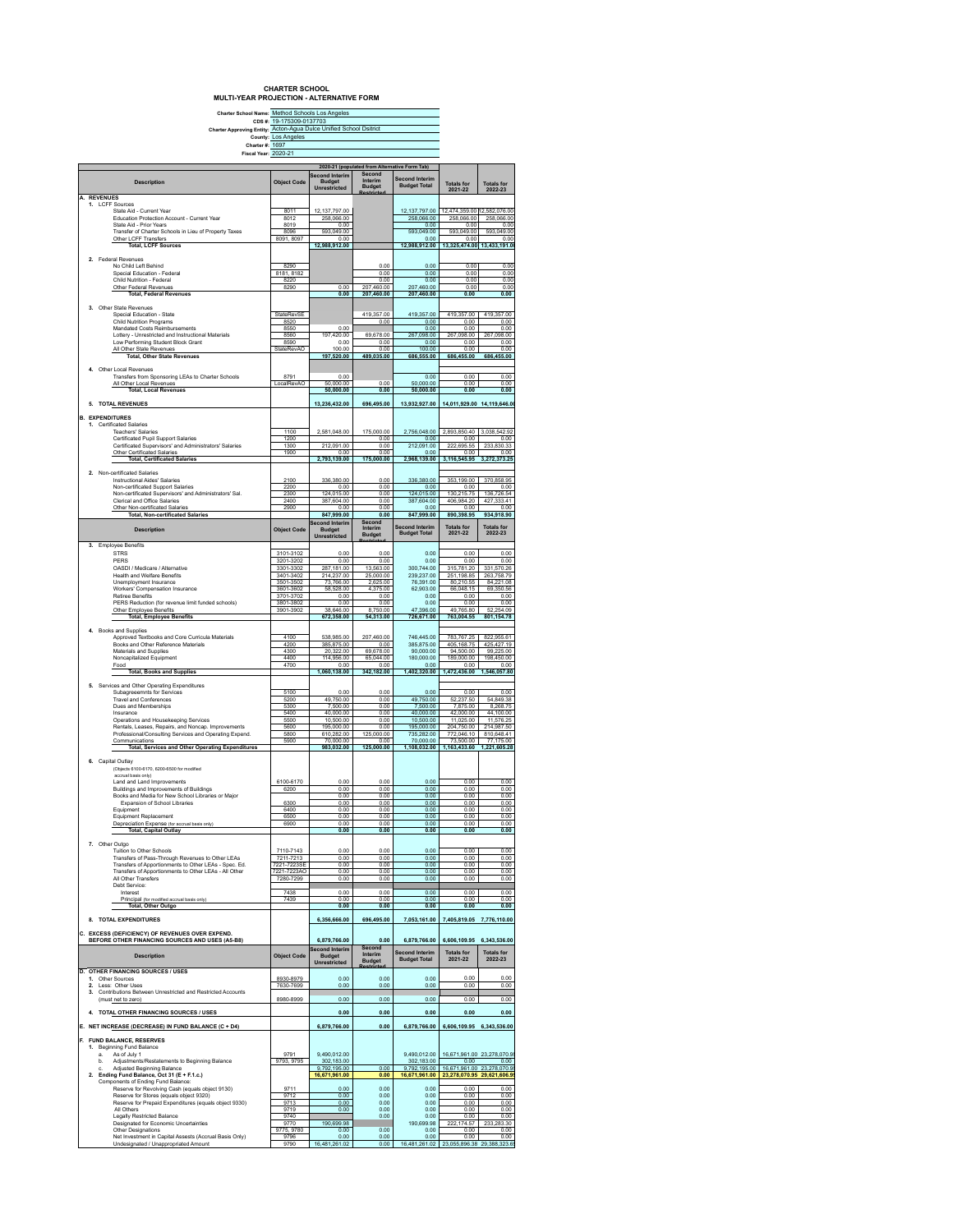|                              | <b>Charter School Name:</b>                                                     | <b>Method Schools</b>                                                                                                                                                                                                                                          |
|------------------------------|---------------------------------------------------------------------------------|----------------------------------------------------------------------------------------------------------------------------------------------------------------------------------------------------------------------------------------------------------------|
|                              | CDS#:                                                                           | 37-68049-0129221                                                                                                                                                                                                                                               |
|                              | <b>Charter Approving Entity:</b>                                                | Dehesa Elementary                                                                                                                                                                                                                                              |
|                              | County:                                                                         | San Diego                                                                                                                                                                                                                                                      |
|                              | Charter #:                                                                      | $\frac{1}{2}$ 1617                                                                                                                                                                                                                                             |
|                              | For information regarding this report, please contact:                          |                                                                                                                                                                                                                                                                |
| <b>For Approving Entity:</b> |                                                                                 | For Charter School:                                                                                                                                                                                                                                            |
| <b>Bradley Johnson</b>       |                                                                                 | Jessica Spallino                                                                                                                                                                                                                                               |
| Name                         |                                                                                 | Name                                                                                                                                                                                                                                                           |
| Superintendent / CBO         |                                                                                 | CEO                                                                                                                                                                                                                                                            |
| Title                        |                                                                                 | Title                                                                                                                                                                                                                                                          |
| 619-444-2161                 |                                                                                 | 760-224-0758                                                                                                                                                                                                                                                   |
| Telephone                    |                                                                                 | Telephone                                                                                                                                                                                                                                                      |
| bradley.johnson@dehesasd.net |                                                                                 | jessica@methodschools.org                                                                                                                                                                                                                                      |
| E-mail address               |                                                                                 | E-mail address                                                                                                                                                                                                                                                 |
| Signed:<br>Printed<br>Name:  | Charter School Official<br>(Original signature required)                        | Date: <u>_______________</u><br>Title: The Company of the Company of the Company of the Company of the Company of the Company of the Company of the Company of the Company of the Company of the Company of the Company of the Company of the Company of the C |
| $x \rightarrow$              | To the Acton-Agua Dulce Unified School District<br>Authorized Representative of | 2020-21 CHARTER SCHOOL SECOND INTERIM FINANCIAL REPORT -- ALTERNATIVE FORM: This report<br>is hereby filed with the County Superintendent pursuant to Education Code Section 42100(a).<br>Date: <u>_____________</u>                                           |
|                              | <b>Charter Approving Entity</b><br>(Original signature required)                |                                                                                                                                                                                                                                                                |
| Printed                      | Name: Bradley Johnson                                                           | Title: Superintendent / CBO                                                                                                                                                                                                                                    |
| X)<br>Signed:                | To the Superintendent of Public Instruction:                                    | 2020-21 CHARTER SCHOOL SECOND INTERIM FINANCIAL REPORT -- ALTERNATIVE FORM: This report<br>verified for mathematical accuracy by the County Superintendent of Schools pursuant to Education Code Section 42100(a).<br>Date: $\qquad \qquad \qquad$             |
|                              | County Superintendent/Designee<br>(Original signature required)                 |                                                                                                                                                                                                                                                                |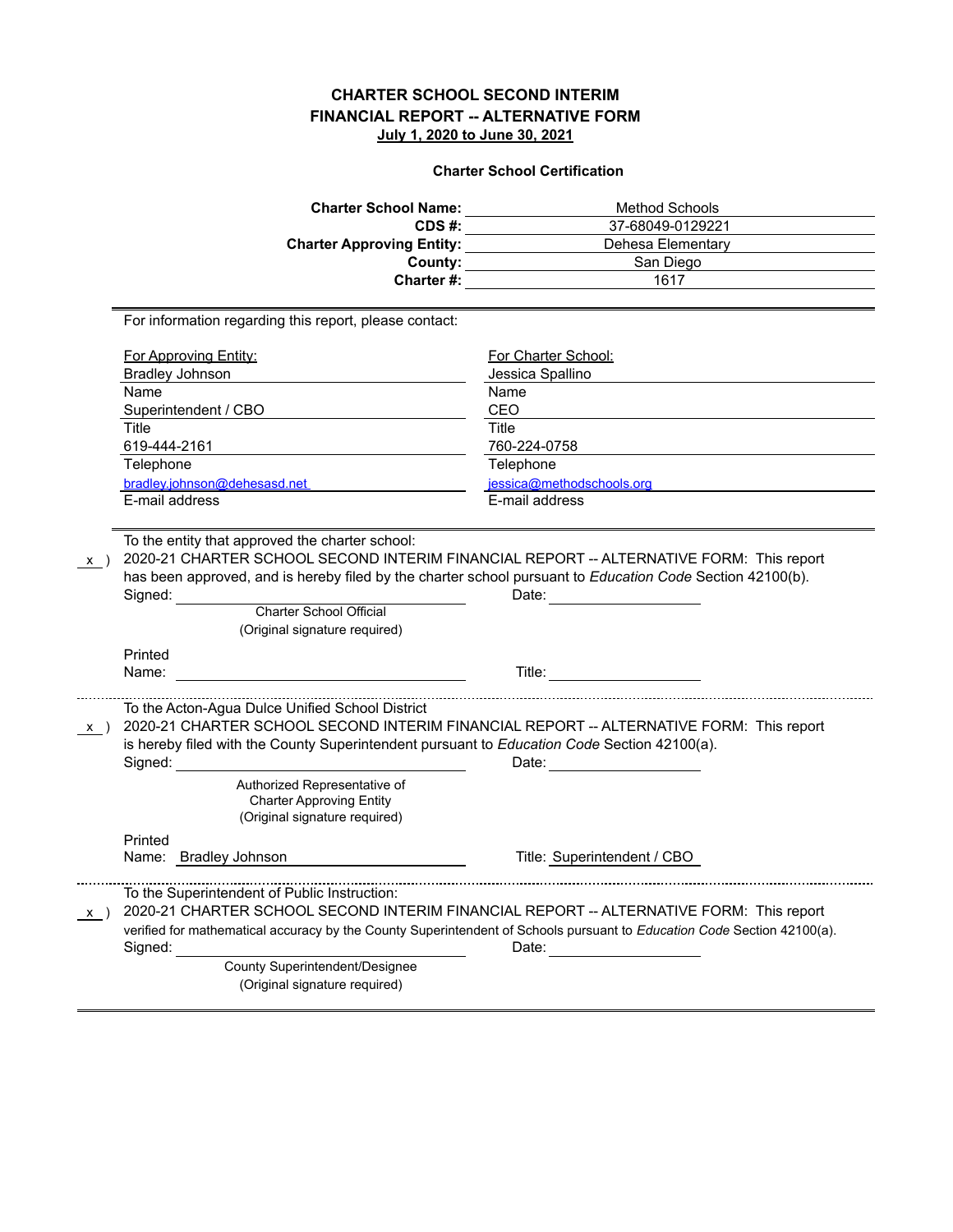| <b>Charter School Name: Method Schools</b>  |                         |
|---------------------------------------------|-------------------------|
|                                             | CDS #: 37-68049-0129221 |
| Charter Approving Entity: Dehesa Elementary |                         |
|                                             | County: San Diego       |
| Charter #: 1617                             |                         |
|                                             |                         |

This charter school uses the following basis of accounting:<br>Please enter an "X" in the applicable box below; check only one box<br>**X** Accrual Basis (Applicable Capital Assessinterstate in Long-Term Destitute and proposed are

|                                | <b>Description</b>                                                                                                          | <b>Object Code</b>         | Original<br><b>Budget</b>    | <b>First Interim</b><br>Budget (B)      | <b>Actuals to</b><br>Date | <b>Second Interim</b><br><b>Budget</b><br>Unrestricted | Second<br>Interim<br><b>Budget</b> | <b>Second Interim</b><br><b>Budget Total (D)</b> | <b>Difference</b><br>(Col B & D)                   |
|--------------------------------|-----------------------------------------------------------------------------------------------------------------------------|----------------------------|------------------------------|-----------------------------------------|---------------------------|--------------------------------------------------------|------------------------------------|--------------------------------------------------|----------------------------------------------------|
| A. REVENUES<br>1. LCFF Sources |                                                                                                                             |                            |                              |                                         |                           |                                                        |                                    |                                                  |                                                    |
|                                | State Aid - Current Year<br>Education Protection Account - Current Year                                                     | 8011<br>8012               | 3,805,154.00<br>84,000.00    | 5,846,006.00 3,432,813.00<br>117,750.00 | 62,410.00                 | 6,013,746.00<br>124,820.00                             |                                    | 6,013,746.00<br>124,820.00                       | 167,740<br>7,070                                   |
|                                | State Aid - Prior Years<br>Transfer of Charter Schools in Lieu of Property Taxes                                            | 8019<br>8096               | 0.00<br>72,660.00            | 0.00<br>122,810.00                      | 0.00<br>41,755.54         | 0.00<br>137,071.00                                     |                                    | 0.00<br>137,071.00                               | $\overline{0}$<br>14,261                           |
|                                | Other LCFF Transfers<br><b>Total, LCFF Sources</b>                                                                          | 8091, 8097                 | 0.00<br>3.961.814.00         | 0.00<br>6,086,566.00                    | 0.00<br>3.536.978.54      | 0.00                                                   |                                    | 0.00<br>6,275,637.00                             | $\circ$                                            |
|                                | 2. Federal Revenues (see NOTE on last page)                                                                                 |                            |                              |                                         |                           | 6,275,637.00                                           |                                    |                                                  | 189,071                                            |
|                                | No Child Left Behind                                                                                                        | 8290                       | 0.00                         | 0.00                                    | 0.00                      |                                                        | 0.00                               | 0.00                                             | 0                                                  |
|                                | Special Education - Federal<br>Child Nutrition - Federal                                                                    | 8181, 8182<br>8220         | 0.00<br>0.00                 | 0.00<br>0.00                            | 0.00<br>0.00              |                                                        | 0.00<br>0.00                       | 0.00<br>0.00                                     | $\overline{\mathbf{0}}$<br>$\overline{\mathbf{0}}$ |
|                                | Other Federal Revenues<br><b>Total, Federal Revenues</b>                                                                    | 8290                       | 0.00<br>0.00                 | 100.353.00<br>100.353.00                | 100 353 00<br>100.353.00  | 0.00<br>0.00                                           | 100.353.00<br>100,353.00           | 100.353.00<br>100,353.00                         | $\overline{0}$<br>$\mathbf 0$                      |
|                                | 3. Other State Revenues                                                                                                     |                            |                              |                                         |                           |                                                        |                                    |                                                  |                                                    |
|                                | Special Education - State<br>Child Nutrition Programs                                                                       | StateRevSE<br>8520         | 210,000.00<br>0.00           | 312,050.00<br>0.00                      | 0.00<br>0.00              |                                                        | 312,050.00<br>0.00                 | 312,050.00<br>0.00                               | 0<br>o                                             |
|                                | Mandated Costs Reimbursements<br>Lottery - Unrestricted and Instructional Materials                                         | 8550<br>8560               | 17,805.00<br>86,940.00       | 156,276.00                              | 0.00<br>33,042.18         | 0.00<br>95.487.00                                      | 33,701.00                          | 0.00<br>129,188.00                               | 0<br>(27<br>,088                                   |
|                                | Low Performing Student Block Grant<br>All Other State Revenues                                                              | 8590<br>StateRevAO         | 0.00<br>0.00                 | 0.00<br>0.00                            | 0.00<br>0.00              | 0.00<br>0.00                                           | 0.00<br>0.00                       | 0.00<br>0.00                                     | $^{\circ}$<br>$^{\circ}$                           |
|                                | <b>Total, Other State Revenues</b>                                                                                          |                            | 314,745.00                   | 468,326.00                              | 33,042.18                 | 95,487.00                                              | 345,751.00                         | 441,238.00                                       | 127.0                                              |
|                                | 4. Other Local Revenues<br>Transfers from Sponsoring LEAs to Charter Schools                                                | 8791                       | 0.00                         | 0.00                                    | 0.00                      | 0.00                                                   |                                    | 0.00                                             | $\overline{0}$                                     |
|                                | All Other Local Revenues<br><b>Total, Local Revenues</b>                                                                    | LocalRevAO                 | 100,000.00<br>100.000.00     | 100,000.00<br>100.000.00                | 90.376.22<br>90.376.22    | 125,000.00<br>125,000.00                               | 0.00<br>0.00                       | 125.000.00<br>125,000.00                         | 25,000<br>25,000                                   |
|                                | 5. TOTAL REVENUES                                                                                                           |                            | 4,376,559.00                 | 6,755,245.00                            | 3.760.749.94              | 6,496,124.00                                           | 446.104.00                         | 6,942,228.00                                     | 186,983                                            |
|                                |                                                                                                                             |                            |                              |                                         |                           |                                                        |                                    |                                                  |                                                    |
| <b>B. EXPENDITURES</b>         | 1. Certificated Salaries                                                                                                    |                            |                              |                                         |                           |                                                        |                                    |                                                  |                                                    |
|                                | <b>Teachers' Salaries</b><br>Certificated Pupil Support Salaries                                                            | 1100<br>1200               | 1,096,939.00<br>0.00         | 1,682,132.00<br>0.00                    | 941,051.53<br>0.00        | 1,244,782.04<br>0.00                                   | 175,000.00<br>0.00                 | 1,419,782.04<br>0.00                             | 262,350<br>$^{\circ}$                              |
|                                | Certificated Supervisors' and Administrators' Salaries<br>Other Certificated Salaries                                       | 1300<br>1900               | 139.828.00<br>0.00           | 122.602.00<br>0.00                      | 65,555.35<br>0.00         | 109.258.92<br>0.00                                     | 0.00<br>0.00                       | 109,258.92<br>0.00                               | 13.343<br>$^{\circ}$                               |
|                                | <b>Total, Certificated Salaries</b>                                                                                         |                            | 1,236,767.00                 | 1,804,734.00                            | 1,006,606.88              | 1,354,040.96                                           | 175,000.00                         | 1,529,040.96                                     | 275,693                                            |
|                                | 2. Non-certificated Salaries<br>Instructional Aides' Salaries                                                               | 2100                       | 111,529.00                   | 192,732.00                              | 128,232.61                | 173,286.51                                             | 0.00                               | 173,286.51                                       | 19,445                                             |
|                                | Non-certificated Support Salaries<br>Non-certificated Supervisors' and Administrators' Sal.                                 | 2200<br>2300               | 0.00<br>74.374.00            | 0.00<br>73.651.00                       | 0.00<br>38.331.90         | 0.00<br>63,886.50                                      | 0.00<br>0.00                       | 0.00<br>63 886 50                                | $^{\circ}$<br>9.765                                |
|                                | Clerical and Office Salaries<br>Other Non-certificated Salaries                                                             | 2400<br>2900               | 147,593.00<br>0.00           | 202,061.00<br>0.00                      | 119,804.77<br>0.00        | 199,674.62<br>0.00                                     | 0.00<br>0.00                       | 199,674.62<br>0.00                               | 2,386<br>$\overline{0}$                            |
|                                | <b>Total, Non-certificated Salaries</b>                                                                                     |                            | 333,496.00                   | 468,444.00                              | 286,369.28                | 436,847.63                                             | 0.00                               | 436,847.63                                       | 31,596                                             |
|                                |                                                                                                                             |                            |                              |                                         |                           |                                                        |                                    |                                                  |                                                    |
|                                | <b>Description</b>                                                                                                          | <b>Object Code</b>         | Original<br>Budget           | <b>First Interim</b>                    | <b>Actuals to</b><br>Date | Second Interim<br>Budget<br>Unrestricted               | <b>Second</b><br>Interim           | <b>Second Interim</b>                            | <b>Difference</b><br>(Col B & D)                   |
|                                | 3. Employee Benefits                                                                                                        |                            |                              | Budget (B)                              |                           |                                                        | <b>Budget</b>                      | <b>Budget Total (D)</b>                          |                                                    |
|                                | <b>STRS</b>                                                                                                                 | 3101-3102                  | 0.00                         | 0.00                                    | 0.00                      | 0.00                                                   | 0.00                               | 0.00                                             | $\mathbf 0$                                        |
|                                | PERS<br>OASDI / Medicare / Alternative                                                                                      | 3201-3202<br>3301-3302     | 0.00<br>120,125.00           | 0.00<br>173,898.00                      | 0.00<br>95,653.29         | 0.00<br>141.365.60                                     | 0.00<br>13,563.00                  | 0.00<br>154,928.60                               | $^{\circ}$<br>18,969                               |
|                                | <b>Health and Welfare Benefits</b><br>Unemployment Insurance                                                                | 3401-3402<br>3501-3502     | 259.747.00<br>61,108.00      | 496.884.00<br>68,700.00                 | 73,945.89<br>23,717.99    | 98.243.15<br>36,728.00                                 | 25,000.00<br>2,625.00              | 123.243.15<br>39,353.00                          | 373.641<br>29,347                                  |
|                                | Workers' Compensation Insurance<br><b>Retiree Benefits</b>                                                                  | 3601-3602<br>3701-3702     | 23,554.00<br>0.00            | 34,098.00<br>0.00                       | 19,442.60<br>0.00         | 28,029.33<br>0.00                                      | 4,375.00<br>0.00                   | 32,404.33<br>0.00                                | 1,694<br>$\overline{0}$                            |
|                                | PERS Reduction (for revenue limit funded schools)<br>Other Employee Benefits                                                | 3801-3802<br>3901-3902     | 0.00<br>60.513.00            | 0.00<br>107.659.00                      | 0.00<br>14 649 81         | 0.00<br>15 666 35                                      | 0.00<br>8.750.00                   | 0.00<br>24,416.35                                | 0<br>83.243                                        |
|                                | <b>Total, Employee Benefits</b>                                                                                             |                            | 525,047.00                   | 881,239.00                              | 227,409.58                | 320,032.43                                             | 54,313.00                          | 374,345.43                                       | 506,894                                            |
|                                | 4. Books and Supplies<br>Approved Textbooks and Core Curricula Materials                                                    | 4100                       | 241,360.00                   | 641,360.00                              | 234, 111.99               | 264,647.00                                             | 100,353.00                         | 365,000.00                                       | 276,360                                            |
|                                | Books and Other Reference Materials                                                                                         | 4200                       | 30,000.00                    | 230,000.00                              | 131, 197.50               | 200,000.00                                             | 0.00                               | 200,000.00                                       | 30,000                                             |
|                                | Materials and Supplies<br>Noncapitalized Equipment                                                                          | 4300<br>4400               | 37,834.00<br>48,000.00       | 60,000.00<br>97,000.00                  | 28,333.39<br>37,173.86    | 11,299.00<br>62,000.00                                 | 33,701.00<br>0.00                  | 45,000.00<br>62,000.00                           | 15,000<br>35,000                                   |
|                                | Food<br><b>Total, Books and Supplies</b>                                                                                    | 4700                       | 0.00<br>357,194.00           | 0.00<br>1,028,360.00                    | 0.00<br>430,816.74        | 0.00<br>537,946.00                                     | 0.00<br>134,054.00                 | 0.00<br>672,000.00                               | $^{\circ}$<br>356,360                              |
| 5.                             | Services and Other Operating Expenditures                                                                                   |                            |                              |                                         |                           |                                                        |                                    |                                                  |                                                    |
|                                | Subagreeemnts for Services<br><b>Travel and Conferences</b>                                                                 | 5100<br>5200               | 0.00<br>28,000.00            | 28,000.00                               | 0.00<br>15,279.39         | 0.00<br>24,000.00                                      | 0.00<br>0.00                       | 24,000.00                                        | 4,000                                              |
|                                | Dues and Memberships<br>Insurance                                                                                           | 5300<br>5400               | 2,400.00<br>10.000.00        | 2,400.00<br>20.000.00                   | 2,535.85<br>12.690.84     | 5,000.00<br>20.000.00                                  | 0.00<br>0.00                       | 5,000.00<br>20.000.00                            | $^{\circ}$                                         |
|                                | Operations and Housekeeping Services<br>Rentals, Leases, Repairs, and Noncap. Improvements                                  | 5500<br>5600               | 2.000.00<br>168,000.00       | 5.000.00<br>168,000.00                  | 2.128.96<br>65,543.71     | 6,000.00<br>116,000.00                                 | 0.00<br>0.00                       | 6.000.00<br>116,000.00                           | .000<br>52,000                                     |
|                                | Professional/Consulting Services and Operating Expend.<br>Communications                                                    | 5800<br>5900               | 412,287.00<br>40,400.00      | 499,211.00<br>40,400.00                 | 181,062.41<br>14,611.09   | 318,754.00<br>27,500.00                                | 82,737.00<br>0.00                  | 401,491.00<br>27,500.00                          | 97,720<br>12,900                                   |
|                                | <b>Total, Services and Other Operating Expenditures</b>                                                                     |                            | 663,087.00                   | 763,011.00                              | 293,852.25                | 517,254.00                                             | 82,737.00                          | 599,991.00                                       | 163,020                                            |
| 6. Capital Outlay              | (Objects 6100-6170, 6200-6500 for modified                                                                                  |                            |                              |                                         |                           |                                                        |                                    |                                                  |                                                    |
|                                | accrual basis only)<br>Land and Land Improvements                                                                           | 6100-6170                  | 0.00                         | 0.00                                    | 0.00                      | 0.00                                                   | 0.00                               | 0.00                                             | $\overline{0}$                                     |
|                                | Buildings and Improvements of Buildings<br>Books and Media for New School Libraries or Major                                | 6200                       | 0.00                         | 0.00                                    | 0.00                      | 0.00                                                   | 0.00                               | 0.00                                             | 0                                                  |
|                                | Expansion of School Libraries                                                                                               | 6300                       | 0.00                         | 0.00                                    | 0.00                      | 0.00                                                   | 0.00                               | 0.00                                             | $\mathbf 0$                                        |
|                                | Foujoment<br>Equipment Replacement                                                                                          | 6400<br>6500               | 0.00<br>0.00                 | 0.00<br>0.00                            | 0.00<br>0.00              | 0.00<br>0.00                                           | 0.00<br>0.00                       | 0.00<br>0.00                                     | $\overline{0}$<br>0                                |
|                                | Depreciation Expense (for accrual basis only)<br><b>Total, Capital Outlay</b>                                               | 6900                       | 0.00<br>0.00                 | 0.00<br>0.00                            | 0.00<br>0.00              | 27,900.00<br>27,900.00                                 | 0.00<br>0.00                       | 27,900.00<br>27,900.00                           | (27,90                                             |
| 7. Other Outgo                 |                                                                                                                             |                            |                              |                                         |                           |                                                        |                                    |                                                  |                                                    |
|                                | Tuition to Other Schools<br>Transfers of Pass-Through Revenues to Other LEAs                                                | 7110-7143<br>7211-7213     | 0.00<br>0.00                 | 0.00<br>0.00                            | 0.00<br>0.00              | 0.00<br>0.00                                           | 0.00<br>0.00                       | 0.00<br>0.00                                     | $\overline{\mathbf{0}}$<br>$^{\circ}$              |
|                                | Transfers of Apportionments to Other LEAs - Spec. Ed.<br>Transfers of Apportionments to Other LEAs - All Other              | 7221-7223SE<br>7221-7223AO | 0.00<br>0.00                 | 0.00<br>0.00                            | 0.00<br>0.00              | 0.00<br>0.00                                           | 0.00<br>0.00                       | 0.00<br>0.00                                     | $\overline{0}$<br>$\mathbf 0$                      |
|                                | ı Other Irar<br>Debt Service:                                                                                               |                            |                              |                                         |                           |                                                        |                                    |                                                  |                                                    |
|                                | Interest<br>Principal (for modified accrual basis only)                                                                     | 7438<br>7439               | 0.00<br>0.00                 | 0.00<br>0.00                            | 0.00<br>0.00              | 0.00<br>0.00                                           | 0.00<br>0.00                       | 0.00<br>0.00                                     | $\overline{0}$<br>0                                |
|                                | <b>Total, Other Outgo</b>                                                                                                   |                            | 0.00                         | 0.00                                    | 0.00                      | 0.00                                                   | 0.00                               | 0.00                                             | $\mathbf{0}$                                       |
|                                | 8. TOTAL EXPENDITURES                                                                                                       |                            | 3,115,591.00                 | 4,945,788.00 2,245,054.73               |                           | 3,194,021.02                                           | 446,104.00                         | 3,640,125.02                                     | 1.305.663                                          |
|                                | C. EXCESS (DEFICIENCY) OF REVENUES OVER EXPEND.<br>BEFORE OTHER FINANCING SOURCES AND USES (A5-B8)                          |                            | 1,260,968.00                 | 1.809.457.00                            | 1.515.695.2               | 3,302,102.98                                           | 0.00                               | 3,302,102.98                                     |                                                    |
|                                |                                                                                                                             |                            |                              | <b>First Interim</b>                    | <b>Actuals to</b>         | Second Interim                                         | Second<br>Interim                  | econd Interim                                    |                                                    |
|                                | <b>Description</b>                                                                                                          | <b>Object Code</b>         | Original<br>Budget           | Budget (B)                              | Date                      | <b>Budget</b><br>Unrestricted                          | <b>Budget</b>                      | <b>Budget Total (D)</b>                          | Difference<br>(Col B & D)                          |
| 1. Other Sources               | <b>D. OTHER FINANCING SOURCES / USES</b>                                                                                    | 8930-8979                  | 0.00                         | 0.00                                    | 0.00                      | 0.00                                                   | 0.00                               | 0.00                                             | $^{\circ}$                                         |
| 2.<br>3.                       | Less: Other Uses<br>Contributions Between Unrestricted and Restricted Accounts                                              | 7630-7699                  | 0.00                         | 0.00                                    | 0.00                      | 0.00                                                   | 0.00                               | 0.00                                             | 0                                                  |
|                                | (must net to zero)                                                                                                          | 8980-8999                  | 0.00                         | 0.00                                    | 0.00                      | 0.00                                                   | 0.00                               | 0.00                                             | o                                                  |
|                                | 4. TOTAL OTHER FINANCING SOURCES / USES                                                                                     |                            | 0.00                         | 0.00                                    | 0.00                      | 0.00                                                   | 0.00                               | 0.00                                             | $\mathbf 0$                                        |
|                                | E. NET INCREASE (DECREASE) IN FUND BALANCE (C + D4)                                                                         |                            | 1,260,968.00                 | 1,809,457.00 1,515,695.21               |                           | 3,302,102.98                                           | 0.00                               | 3,302,102.98                                     | $\mathbf 0$                                        |
|                                | F. FUND BALANCE, RESERVES<br>1. Beginning Fund Balance                                                                      |                            |                              |                                         |                           |                                                        |                                    |                                                  |                                                    |
| a.                             | As of July 1                                                                                                                | 9791                       | 6,823,281.95<br>0.00         | 6,823,281.95<br>0.00                    |                           | 6,373,361.95                                           | 449,920.00                         | 682328195                                        | $\Omega$                                           |
| b.                             | Adjustments/Restatements to Beginning Balance<br>Adjusted Beginning Balance                                                 | 9793, 9795                 | 6,823,281.95                 | 6.823.281.95                            |                           | 41,000.00<br>6.414,361.95                              | 449.920.00                         | 41,000.00<br>6.864.281.95                        | 41,000                                             |
|                                | 2. Ending Fund Balance, Oct 31 (E + F.1.c.)<br>Components of Ending Fund Balance:                                           |                            | 8.084,249.95                 | 8,632,738.95                            |                           | 9,716,464.93                                           | 449,920.00                         | 10,166,384.93                                    |                                                    |
|                                | Reserve for Revolving Cash (equals object 9130)<br>Reserve for Stores (equals object 9320)                                  | 9711<br>9712               | 0.00<br>0.00                 | 0.00<br>0.00                            |                           | 0.00<br>0.00                                           | 0.00<br>0.00                       | 0.00<br>0.00                                     |                                                    |
|                                | Reserve for Prepaid Expenditures (equals object 9330)<br>All Others                                                         | 9713<br>9719               | 0.00<br>0.00                 | 0.00<br>0.00                            |                           | 0.00<br>0.00                                           | 0.00<br>0.00                       | 0.00<br>0.00                                     |                                                    |
|                                |                                                                                                                             |                            |                              |                                         |                           |                                                        | 0.00                               | 0.00                                             |                                                    |
|                                | Legally Restricted Balance<br>Designated for Economic Uncertainties                                                         | 9740<br>9770               | 0.00<br>93.467.73            | 0.00<br>148.373.64                      |                           | 95.820.63                                              |                                    | 95.820.63                                        |                                                    |
|                                | Other Designations<br>Net Investment in Capital Assests (Accrual Basis Only)<br><b>Undesignated / Unappropriated Amount</b> | 9775, 9780<br>9796<br>9790 | 0.00<br>0.00<br>7,990,782.22 | 0.00<br>0.00<br>8,484,365.31            |                           | 0.00<br>0.00<br>9,620,644.30                           | 0.00<br>0.00<br>449,920.00         | 0.00<br>0.00<br>10,070,564.30                    |                                                    |